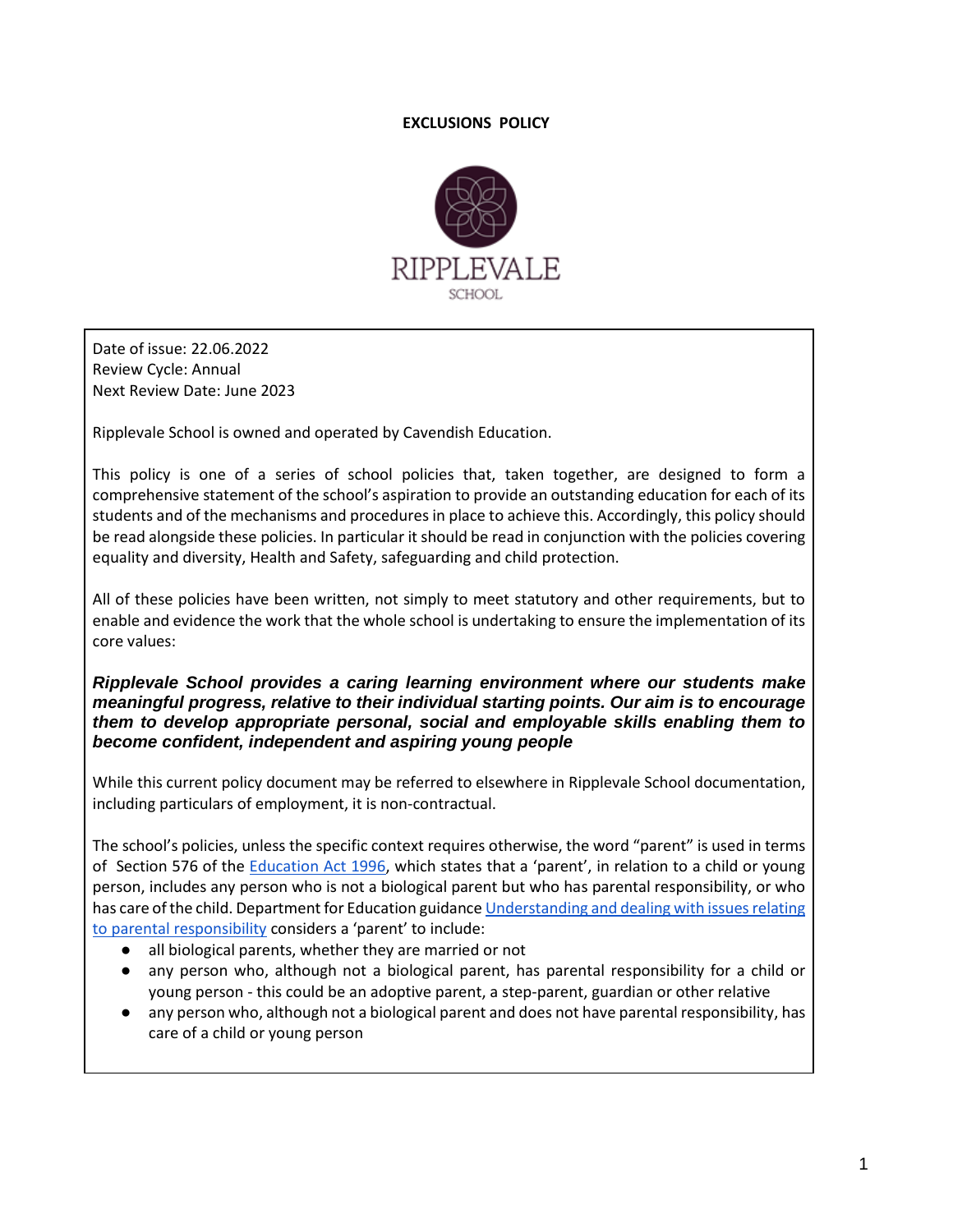A person typically has care of a child or young person if they are the person with whom the child lives, either full or part time and who looks after the child, irrespective of what their biological or legal relationship is with the child.

The school employs the services of the following consulting companies to ensure regulatory compliance and the implementation of best practice:

- Peninsula BrightHR
- Peninsula BusinessSafe (Health and Safety)
- Atlantic Data (DBS)
- Educare (online CPD)

Ripplevale School is committed to safeguarding and promoting the welfare of children and young people and expects all staff, volunteers, pupils and visitors to share this commitment.

All outcomes generated by this document must take account of and seek to contribute to safeguarding and promoting the welfare of children and young people at Ripplevale School.

The policy documents of Ripplevale School are revised and published periodically in good faith. They are inevitably subject to revision. On occasions a significant revision, although promulgated in school separately, may have to take effect between the re-publication of a set of policy documents. Care should therefore be taken to ensure, by consultation with the Senior Leadership Team, that the details of any policy document are still effectively current at a particular moment.

# **1 Exclusion Definitions**

An exclusion may be "temporary-restricted", "temporary-up-to-45-days" (as explained below) or "permanent".

- A **temporary-restricted** exclusion is the requirement for a student not to attend the School for a defined period of time, usually counted in full days.
- A **temporary-up-to-45-days** exclusion is one that has an end date at an accumulated 45 school days' exclusion for the individual student in a school year, the aim of which is to allow for the conclusion of more complex investigations or other necessary activities the length of which cannot be defined, and which will be concluded within that period of an accumulated 45 days at the earliest practicable opportunity. The purpose of utilising such an exclusion is to avoid having to use multiple, shorter temporary exclusions, where this would create additional uncertainty for those involved.
- A **permanent** exclusion is the required ending of a student's place at the School marked by the removal of their name from the School roll.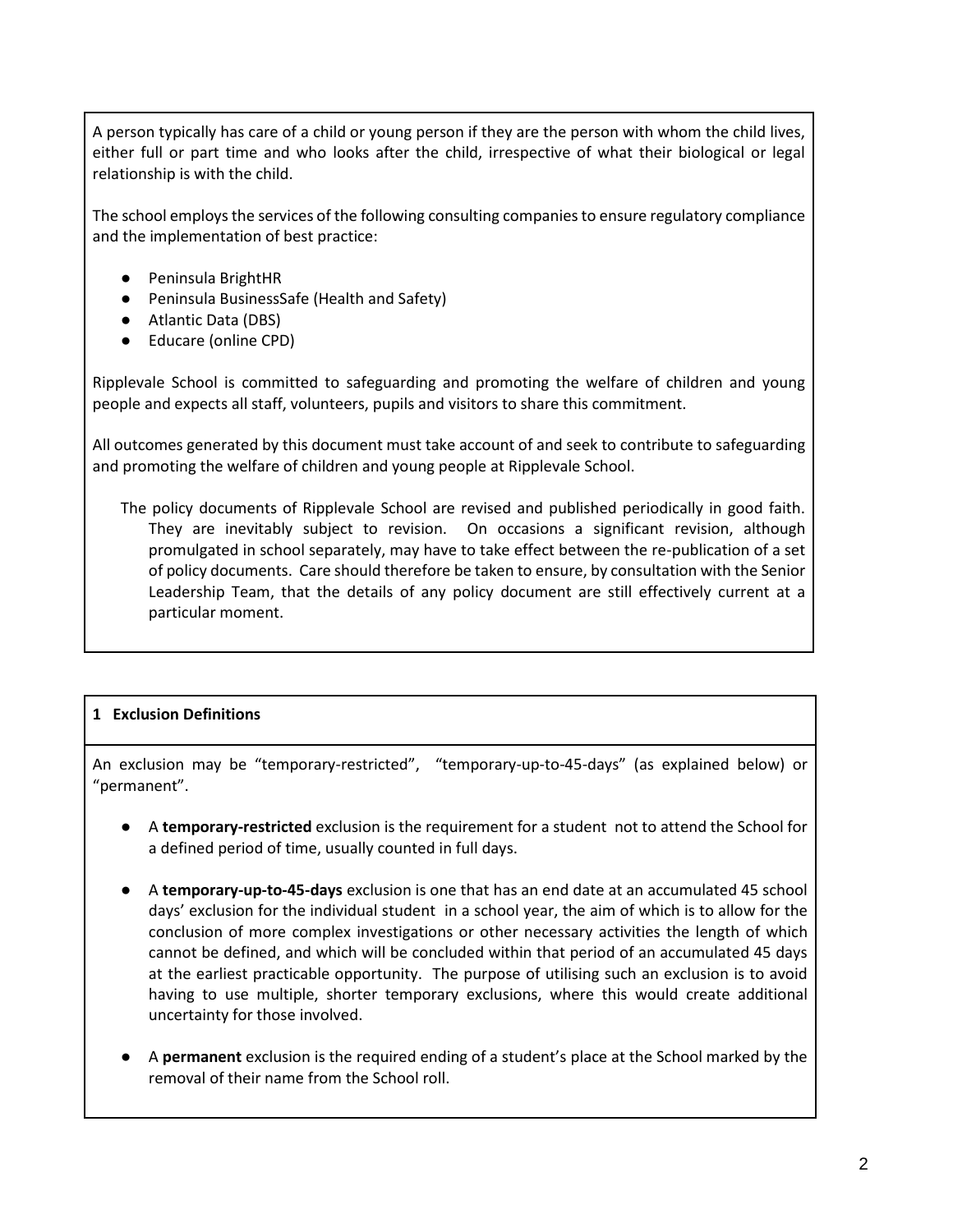'Informal' or 'unofficial' exclusions: the school does not adopt the practice of 'Informal' or 'unofficial' exclusions, such as requiring a student to go home 'to cool off'. Such exclusions do not feature in this Policy.

The policy does not apply to a so-called "internal exclusion", in which a student who is attending school is temporarily restricted in where they may be or what activities they may participate in.

For clarity, the government document [Exclusion from maintained schools, academies and pupil referral](https://assets.publishing.service.gov.uk/government/uploads/system/uploads/attachment_data/file/641418/20170831_Exclusion_Stat_guidance_Web_version.pdf)  [units in England](https://assets.publishing.service.gov.uk/government/uploads/system/uploads/attachment_data/file/641418/20170831_Exclusion_Stat_guidance_Web_version.pdf) does not apply to independent schools.

# **2 The Decision to Exclude: Introduction**

Ripplevale School is mindful that, nationally, young people with certain characteristics (eg gender, ethnicity or the presence of additional needs) experience a disproportionately high rate of school exclusion, and so seeks to avoid exclusion wherever possible.

The school believes that exclusions should be considered only as a last resort and that the decision to exclude, even for short periods, is to be taken deliberatively.

Only the Headteacher or, in their absence, a member of staff acting formally as their deputy can temporarily or permanently exclude a pupil.

A decision to exclude a student is considered only:

- in response to a serious concerns or repeated significant concerns regarding the school's Behaviour Policy
- if allowing the student to remain in School would significantly and unreasonably harm the education or welfare of the student or others in the School
- where there is no reasonably practicable or suitable alternative

To consider excluding a student permanently is regrettable but is characteristically the final step in a sustained process of responding to significant matters of concern following a period where a wide range of other strategies, designed to stabilise and sustain the place in the school have been tried without success.

There may be rare circumstances where, in the Headteacher's judgment, it is appropriate to consider the permanent exclusion of a student for a highly significant first or 'one off' offence.

## **3 Factors considered before making a decision to exclude**

Student behaviours that may trigger an exclusion rarely occur 'out of the blue'. The school endeavours to identify and engage with the early stages of a students' changing presentation, with the aim of proactively modifying approaches to meet need.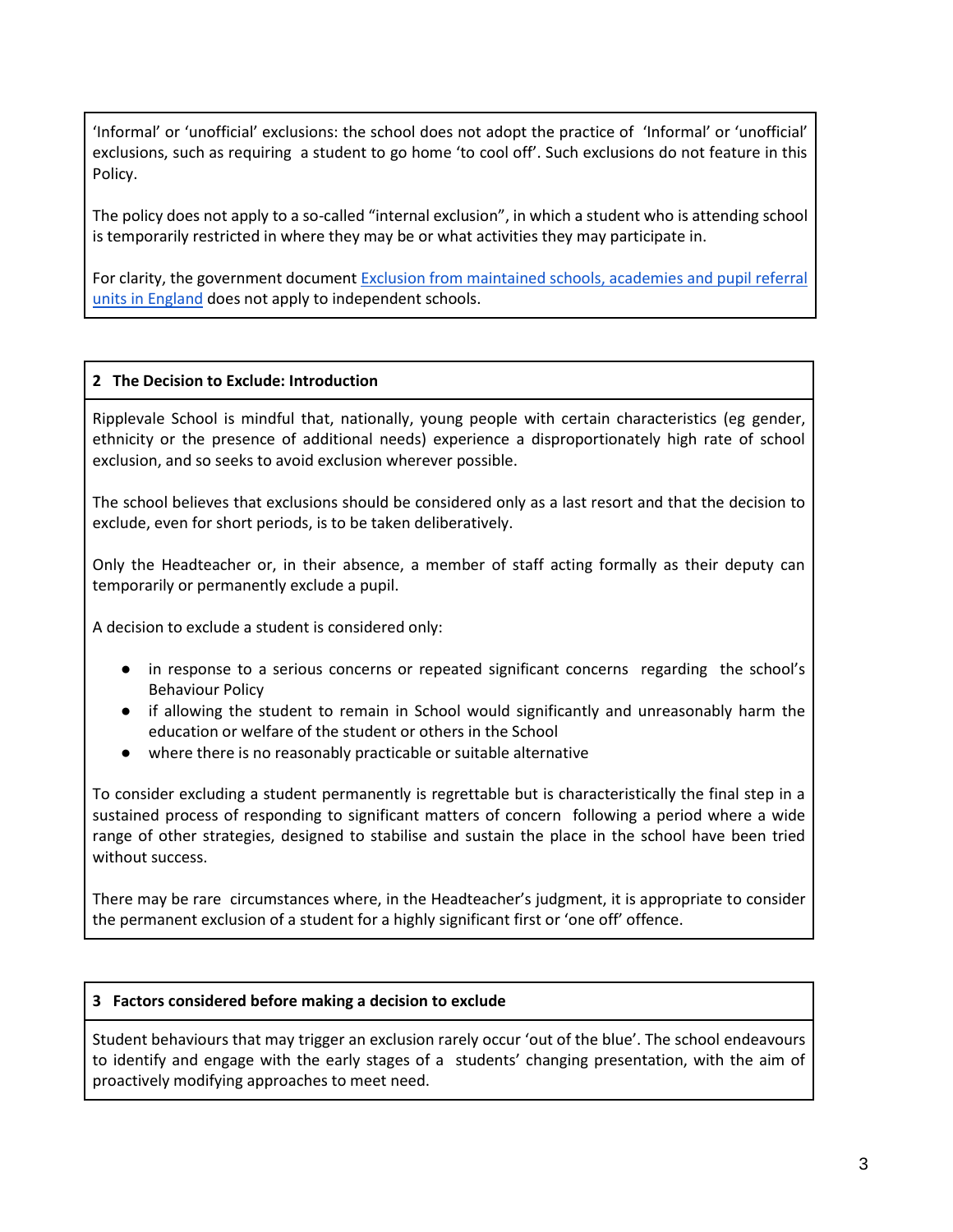In cases of consideration of any exclusion, the Headteacher will appropriately consult within the school and (if relevant) beyond before making any decisions. This consultation may include school and governance colleagues and relevant external professionals or agencies. Particular attention is given where there are specific vulnerabilities (such as a child who is looked after by a Local Authority) that mean an exclusion will have a more significant impact upon the student and their family.

Whilst every effort will always be made to minimise exclusions and to sustain every school place, where a students' needs change such that there is a prospect that their place in the School may or has become less appropriate, this will be addressed jointly with the student, parents and (if relevant) the Local Authority and other appropriate professionals or agencies.

If it is concluded by the school that a place cannot be sustained, where reasonably practicable this should be managed in a planned and constructive way.

Unless there is an immediate and/or significant risk to the safety or education of others in the School or of the student concerned, before deciding whether to consider the exclusion of a student, whether permanently, or for a temporarily, the Headteacher will reasonably endeavour to:

- ensure that an appropriate fact-finding exercise has been carried out
- consider the evidence available to establish the facts, including taking account of the school's behaviour management and equality and diversity policies, and, where applicable, the Race Relations Act 1976 as amended and the Disability Discrimination Act 1995 as amended
- consider a student's EHCP (if applicable) and the way in which any of the needs outlined therein may have impacted the matter of concern
- allow the student the opportunity to give their version of events through their preferred method of communication, with support in line with their needs if necessary
- check whether the incident may have been provoked, for example by bullying or by racial or sexual harassment; it should be noted that, while provocation may sometimes result in an amended consequence, it will not necessarily do so
- as appropriate, consult others, where possible avoiding detailed consultation with anyone who may later have a role in reviewing the decision
- take into account both the best interests of the student concerned and the best interests of other members of the school community and the school community as a whole

If satisfied that on the balance of probabilities the matter(s) of concern did happen, after due and careful process the Headteacher may decide to exclude the student / pupil "temporarily-defined" or "temporarily-up-to-45-days".

The school is obliged to consider whether to inform the police where a criminal offence appears to have potentially taken place, and has regard to *[When to call the police,](https://www.npcc.police.uk/documents/Children%20and%20Young%20people/When%20to%20call%20the%20police%20guidance%20for%20schools%20and%20colleges.pdf)* non-statutory guidance from the National Police Chiefs' Council.

The Headteacher need not postpone taking a decision on an exclusion solely because a police investigation is underway and/or any criminal proceedings may be brought. In such circumstances, the Headteacher will need to take a decision on the evidence available to them at the time. Where the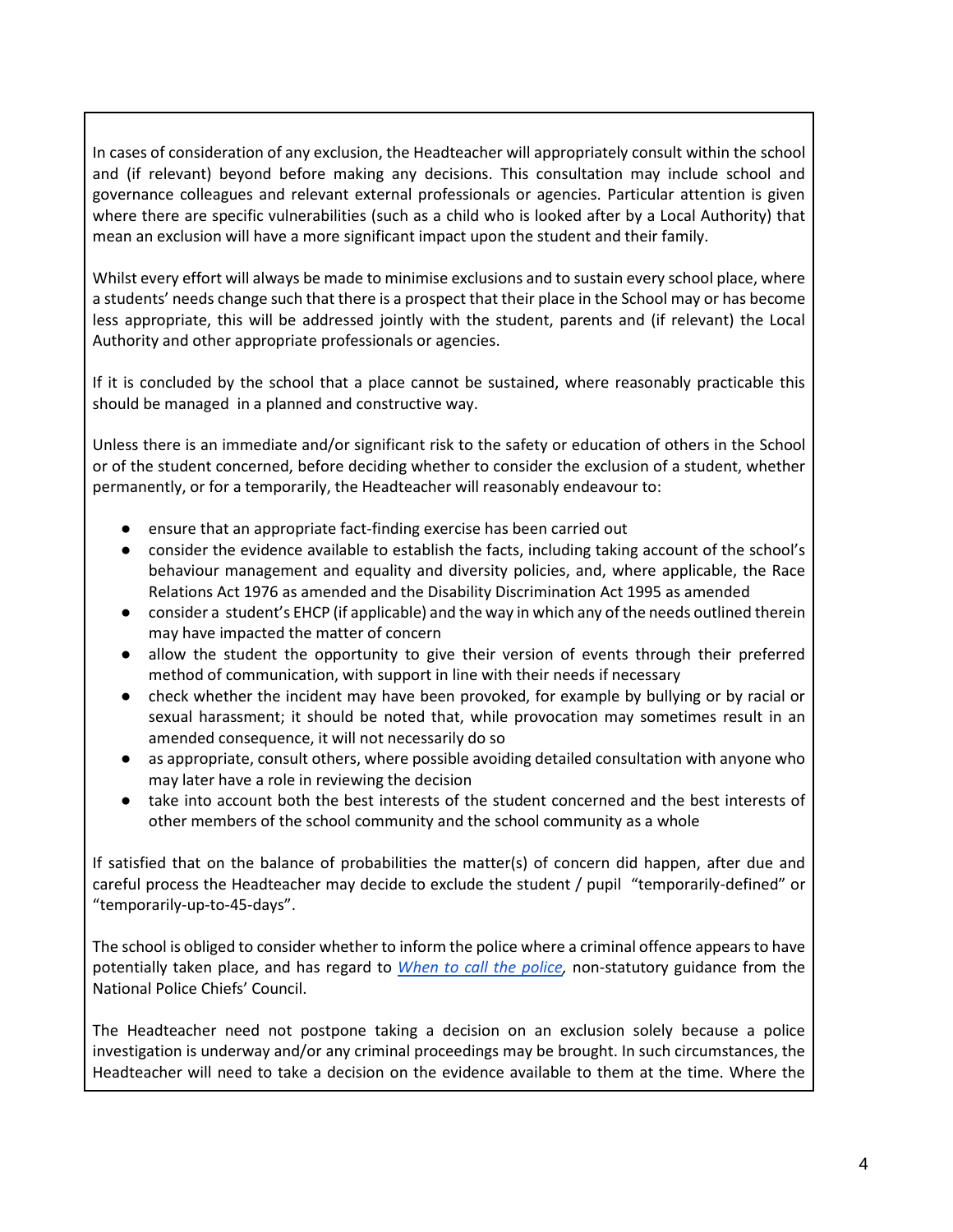evidence is limited by a police investigation or criminal proceedings, the Headteacher should consider any additional steps they may need to take to ensure that the decision to exclude is fair.

Where appropriate, the School considers whether to inform other agencies eg Children's Services, the Local Authority etc.

Where the incident has safeguarding implications, the school follows its Safeguarding Policy.

# **4 Length and character of fixed period exclusions**

Whilst exclusions are a last resort at our school, regulations allow the Headteacher to exclude a student permanently or for one or more fixed periods not exceeding 45 school days in any one school year. Individual exclusions are for the shortest time appropriate in the judgement of the Headteacher. After a cumulative 45 days of exclusion in any one school year, the School is required to either permanently exclude the student involved or readmit them.

It is unusual for the school to issue a fixed period exclusion for longer than one or two days. A fixed period exclusion is not a punitive action but rather is a formal marker of concern to the student and those with responsibility for them, and an opportunity for the student to reflect constructively upon and learn from their situation.

In cases of more than a day's exclusion, where practicable, work is set and marked. It is the parent's responsibility to ensure that work sent home is completed and returned to school.

The Headteacher may, at their complete discretion, issue a "partial exclusion", for example by excluding a student from some or all regular aspects of school but allowing them to attend for public examinations under regulated circumstances, or by making certain "internal exclusion" arrangements.

The Headteacher may, at their complete discretion, attach conditions to a student's return to school.

Following an exclusion, the student, who may be accompanied by a parent, has a reintegration meeting with a member of the Senior Leadership Team prior to returning to lessons.

A student who receives a succession of fixed period exclusions can reasonably expect to have their place at the school reviewed.

Any exclusion of a student, even for short periods of time, is formally recorded in the school's Exclusion Log.

| 5a Potential permanent exclusion of a student   5b Potential permanent exclusion of a student |                 |
|-----------------------------------------------------------------------------------------------|-----------------|
| with an EHCP                                                                                  | without an EHCP |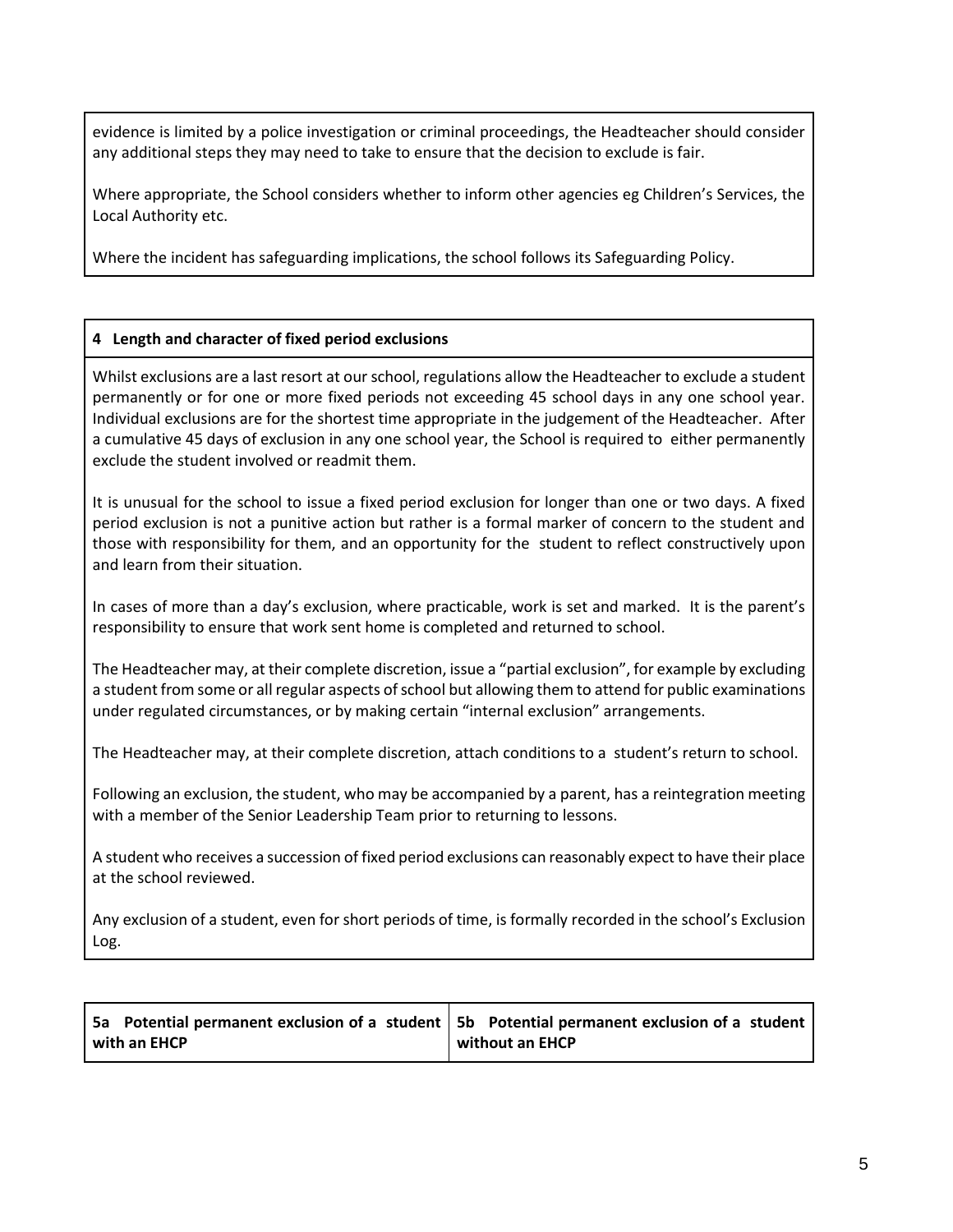| In the event of an incident (or a series of incidents)<br>occurring that may potentially trigger a permanent<br>exclusion for a student wholly or partly funded by<br>a Local Authority via an EHCP (Education, Health<br>and Care Plan), the Headteacher will call an EAR<br>(Emergency Annual Review), if necessary<br>excluding the student "temporarily-up-to-45-<br>days" pending the outcome of the EAR.<br>The aim of this approach is to formally consider | In the event of an incident (or a series of incidents)<br>occurring that may trigger a permanent exclusion<br>for a student without an EHCP (Education, Health<br>and Care Plan), if necessary excluding the student<br>"temporarily-up-to-45-days"<br>the<br>pending<br>outcome of this process, on the earliest mutually<br>convenient occasion the Headteacher will ask the<br>parents and the student to discuss the matter(s) of<br>concern and the continuation or otherwise of the<br>student's place in the School, ensuring that the |
|--------------------------------------------------------------------------------------------------------------------------------------------------------------------------------------------------------------------------------------------------------------------------------------------------------------------------------------------------------------------------------------------------------------------------------------------------------------------|-----------------------------------------------------------------------------------------------------------------------------------------------------------------------------------------------------------------------------------------------------------------------------------------------------------------------------------------------------------------------------------------------------------------------------------------------------------------------------------------------------------------------------------------------|
| the matter within a multi-professional setting and<br>to ensure due exploration of strategies that could<br>still stabilise and sustain the school place.                                                                                                                                                                                                                                                                                                          | family's views have been properly heard when the<br>place is reviewed.                                                                                                                                                                                                                                                                                                                                                                                                                                                                        |
| The school will approach the EAR with openness<br>and will be receptive to consider the views of<br>relevant parties.                                                                                                                                                                                                                                                                                                                                              | The aim of this approach is to formally consider<br>the matter in a collaborative way and to ensure full<br>exploration of any strategies that could still<br>stabilise and sustain the school place.                                                                                                                                                                                                                                                                                                                                         |
| At the end of the EAR, after due consideration of<br>the views shared, the Sschool will clearly<br>communicate whether they can or cannot meet<br>needs, which will be recorded clearly in the<br>meeting notes. The ideal scenario is that a<br>unanimous decision is reached in the EAR<br>regarding the best way forward.                                                                                                                                       | Importantly, no decision is made at this stage.<br>Following this meeting, if any further fact-finding<br>exercises are needed, they are undertaken; the<br>meeting with parents and the pupil / student may<br>be reconvened if appropriate.                                                                                                                                                                                                                                                                                                 |
| Following the EAR, the responsibility for decision-<br>making over the pupil's school place at the school<br>will sit with the relevant Local Authority.                                                                                                                                                                                                                                                                                                           | The Headteacher considers the facts of the matter<br>and the representations that have been made,<br>consulting and otherwise taking advice as<br>appropriate.                                                                                                                                                                                                                                                                                                                                                                                |
| If the LA concludes that the pupil / student<br>requires a new placement, the school will support<br>that decision and will assist the family and LA in<br>facilitating the move.                                                                                                                                                                                                                                                                                  | The Headteacher will notify the parents of the<br>decision, which may be one of:<br>exoneration and immediate return to<br>school                                                                                                                                                                                                                                                                                                                                                                                                             |
| During the interim period, whilst a new placement<br>is found by the LA, the school may decide to:                                                                                                                                                                                                                                                                                                                                                                 | return to school under certain conditions<br>$\bullet$<br>following temporary exclusion, with right<br>of appeal for an exclusion of more than 15                                                                                                                                                                                                                                                                                                                                                                                             |
| allow the student / pupil to return to<br>school temporarily (but only if a safe and<br>workable plan can be agreed with relevant                                                                                                                                                                                                                                                                                                                                  | school days<br>permanent exclusion with right of appeal                                                                                                                                                                                                                                                                                                                                                                                                                                                                                       |
| parties).<br>work with parents and other agencies to<br>implement<br>temporary<br>arrangements<br>whereby the pupil / student does not<br>attend the school campus but remains on                                                                                                                                                                                                                                                                                  | A permanent exclusion is not finalised until any<br>invoked appeal process has been completed.                                                                                                                                                                                                                                                                                                                                                                                                                                                |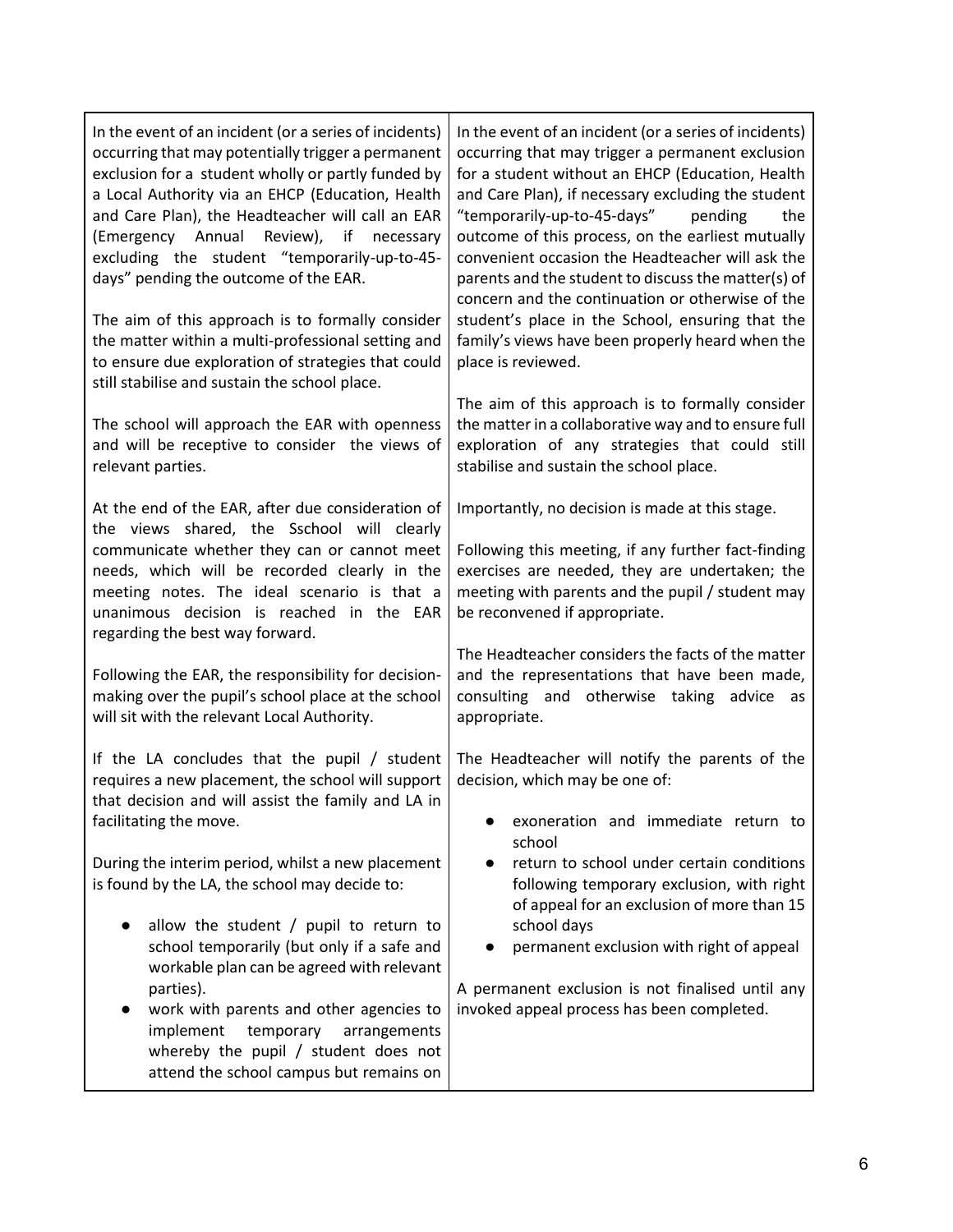roll (eg alternative provision, remote learning or elective home education). end the placement, meaning the pupil  $/$ student's educational provision will become the responsibility of the LA in this interim period. Whichever option is chosen, care is taken to consider all relevant factors, particularly those surrounding safeguarding. If the LA decides that the student / pupil should return to the school and that a new placement is not required, the "temporary-up-to-45-days" exclusion will end. The School will decide whether to conclude the "temporary-up-to-45-days" exclusion by supporting a return to School for the student / pupil or if this is incompatible with the Headteacher's assessment of the school's capacity to maintain the school place and the views shared at the EAR, the "temporary-up-to-45-days" exclusion will be concluded and a permanent exclusion will be implemented.

# **6 Procedures for review and appeal**

Parents of an excluded student have the right to appeal a permanent exclusion or a fixed period exclusion in excess of 15 school days. The parents must request the appeal, by writing to the Directors of Cavendish Education at the school's address, within three calendar days of receipt of notification of the exclusion.

Regardless of whether an appeal is invoked, Directors of Cavendish Education operate arrangements to review promptly all permanent exclusions from the school, and all fixed period exclusions that would lead to a student being excluded for over 15 days in a school term, or missing a public examination.

They consider whether or not to reinstate the student is appropriate, whether the Headteacher's decision to exclude the student was justified or whether to adjust any conditions attached to the return of a student to the school.

## **7 Admissions register procedure following permanent exclusion**

In the case of a permanent exclusion the student remains on the school roll until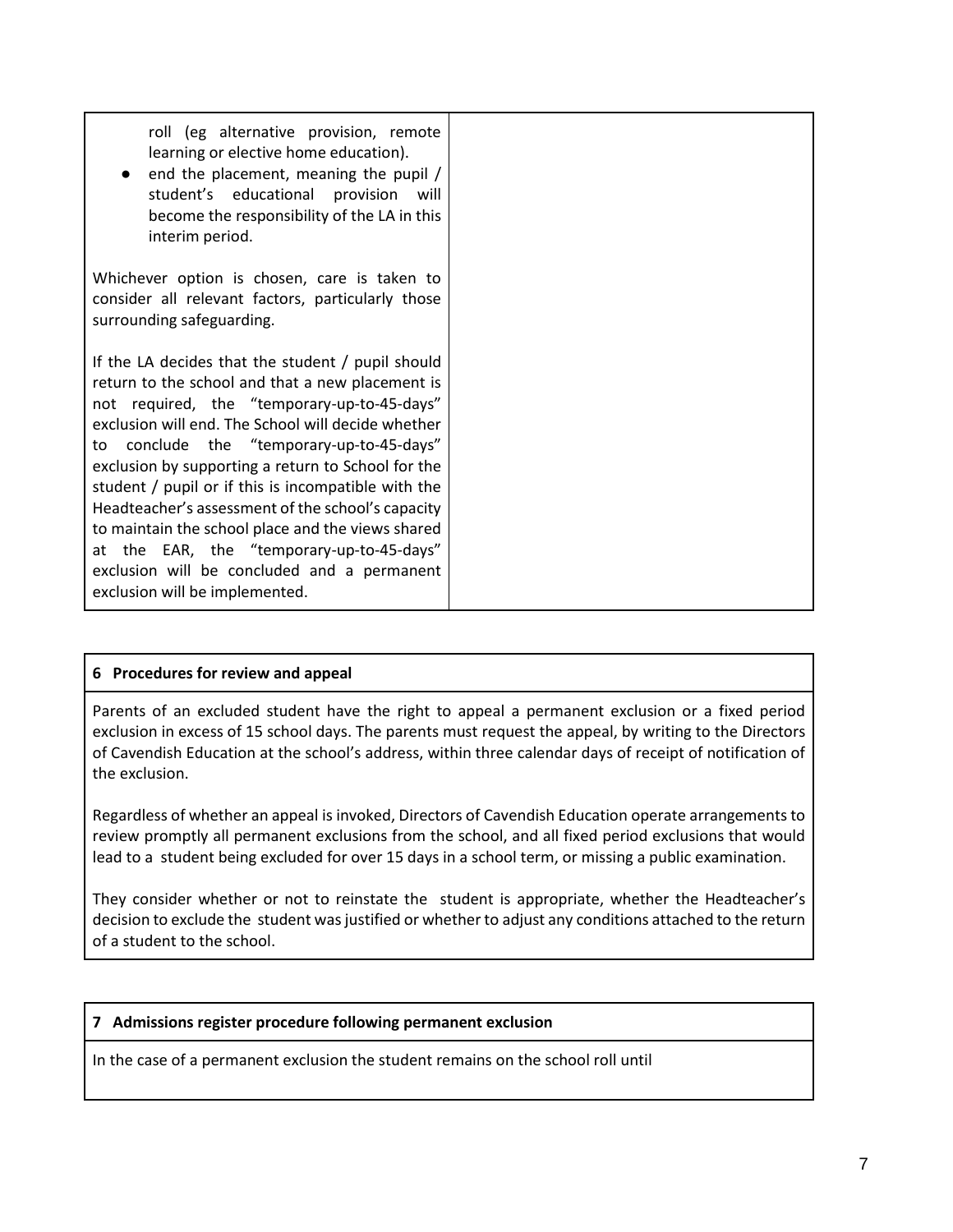- an invoked appeal is determined
- the time limit for an appeal has expired without an appeal being brought or
- the parent has informed the school that no appeal is to be brought

### **8 Behaviour outside School**

Students' behaviour outside school while under the authority of the school (eg on school business, school trips, "away" School sports events, or work experience placements) is subject to the school's Behaviour Policy. Behaviour in these circumstances is dealt with as if it had taken place in school.

For behaviour outside school but not on school business, the Headteacher may exclude a student if there is a link between that behaviour and maintaining good order and discipline among the student body as a whole or parts thereof. This is a matter of judgment for the Headteacher.

Students' behaviour in the immediate vicinity of the school or on a journey to or from school, or behaviour anywhere which is capable of bringing the school into disrepute, can be grounds for exclusion.

## **9 Disabled students**

The school is mindful of its duty under the Disability Discrimination Act 1995 not to discriminate against disabled students by excluding them because of their disability.

This applies to permanent and fixed period exclusions. The definition of disability under the Act covers students with certain physical, sensory, intellectual or mental impairments.

Discrimination means treating disabled students less favourably than other students without justification. It also means failing to take reasonable steps to ensure that disabled students are not placed at a substantial disadvantage compared to their non-disabled peers.

What constitutes a reasonable step will depend on the circumstances of each case.

## **10 PROCEDURE FOR CONSIDERING EXCLUDING A STUDENT**

## **10a Informing parents about a "temporary-restricted" and "temporary-up-to-45-days" exclusion**

Whenever the Headteacher temporarily excludes a student, the parent is notified at the earliest opportunity, usually by telephone by the Headteacher or a member of staff acting on their behalf, followed up by an emailed letter from the Headteacher or their Deputy as soon as possible and within one working day.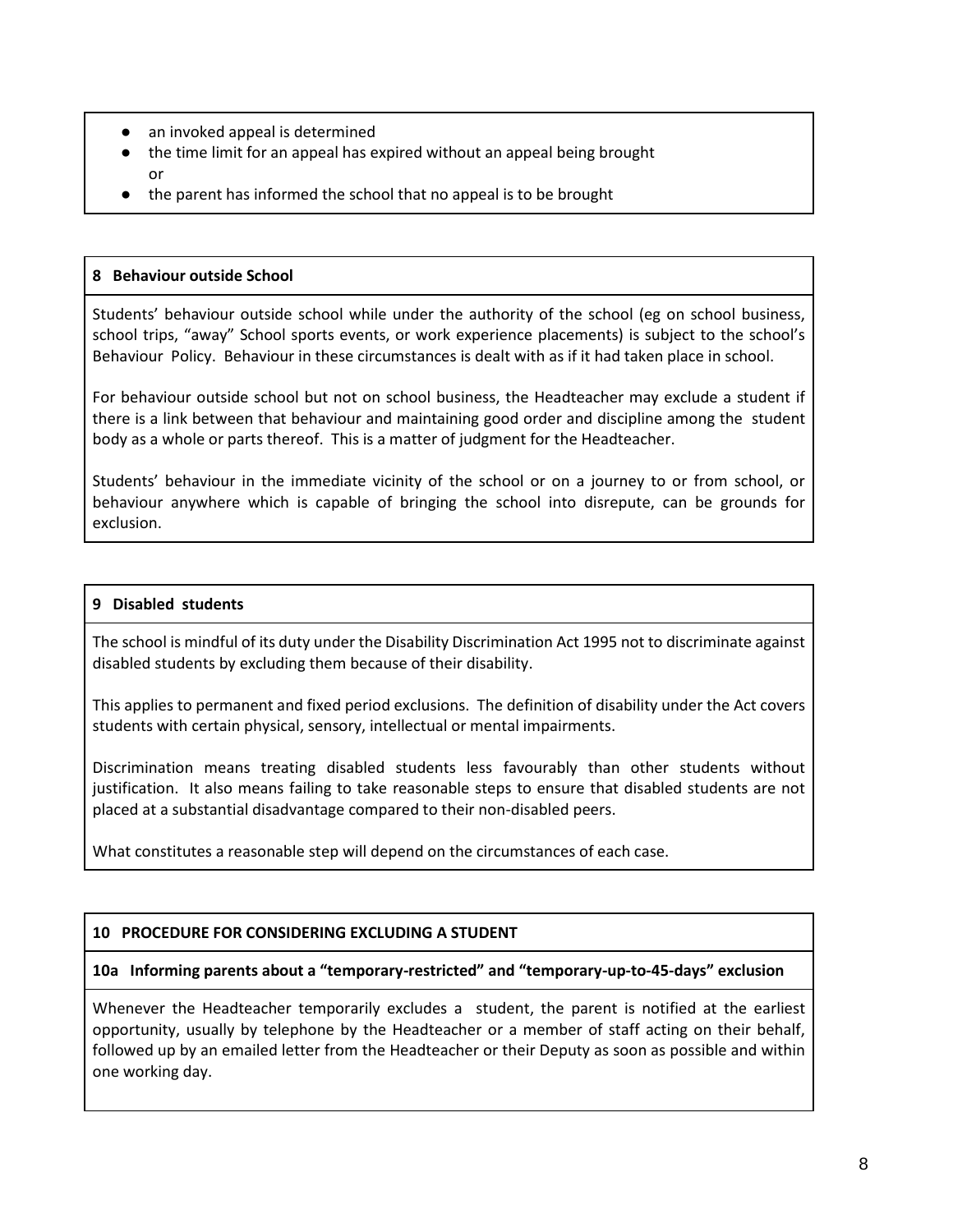See the exclusion letters template below.

# **10b Forming the Exclusion Appeal Panel**

The Headteacher informs the Directors of Cavendish Education and Principal of all exclusions at the earliest opportunity within one school day.

All serious sanctions are reported to the Directors of Cavendish Education on a termly basis as part of the school's governance arrangements.

Exclusion reports include:

- the student's name
- the length of the exclusion
- the reason for the exclusion
- the pupil's age, gender and ethnicity
- whether the student has an EHCP, together with a summary of its details, or is being assessed for one
- a brief behaviour management history

# **11 Expectations of parent and student during temporary-restricted or temporary-up-to-45-days exclusions**

In line with the government documen[t School discipline and exclusions,](https://www.gov.uk/school-discipline-exclusions/exclusions) parents have a duty to ensure that their child is not present in a public place in school hours during a "temporary-restricted" or "temporary-up-to-45-days" exclusion, unless there is reasonable justification for this. Parents are advised that they may receive a penalty notice from the Local Authority if their child is present in a public place during school hours during the exclusion. If so, it will be for the parent to show reasonable justification.

The school will set work for the student to be completed on the days specified in the exclusion notification. In order to support the student's engagement, the school asks that the work set is completed by the student and returned promptly to the relevant member of staff for marking.

## **12 Review of implementation**

The implementation of this Policy is reviewed annually by the school's Senior Leadership Team in consultation with staff and a report is made to the Governance Body.

The school may submit to Cavendish Education proposals for amendments to this Policy.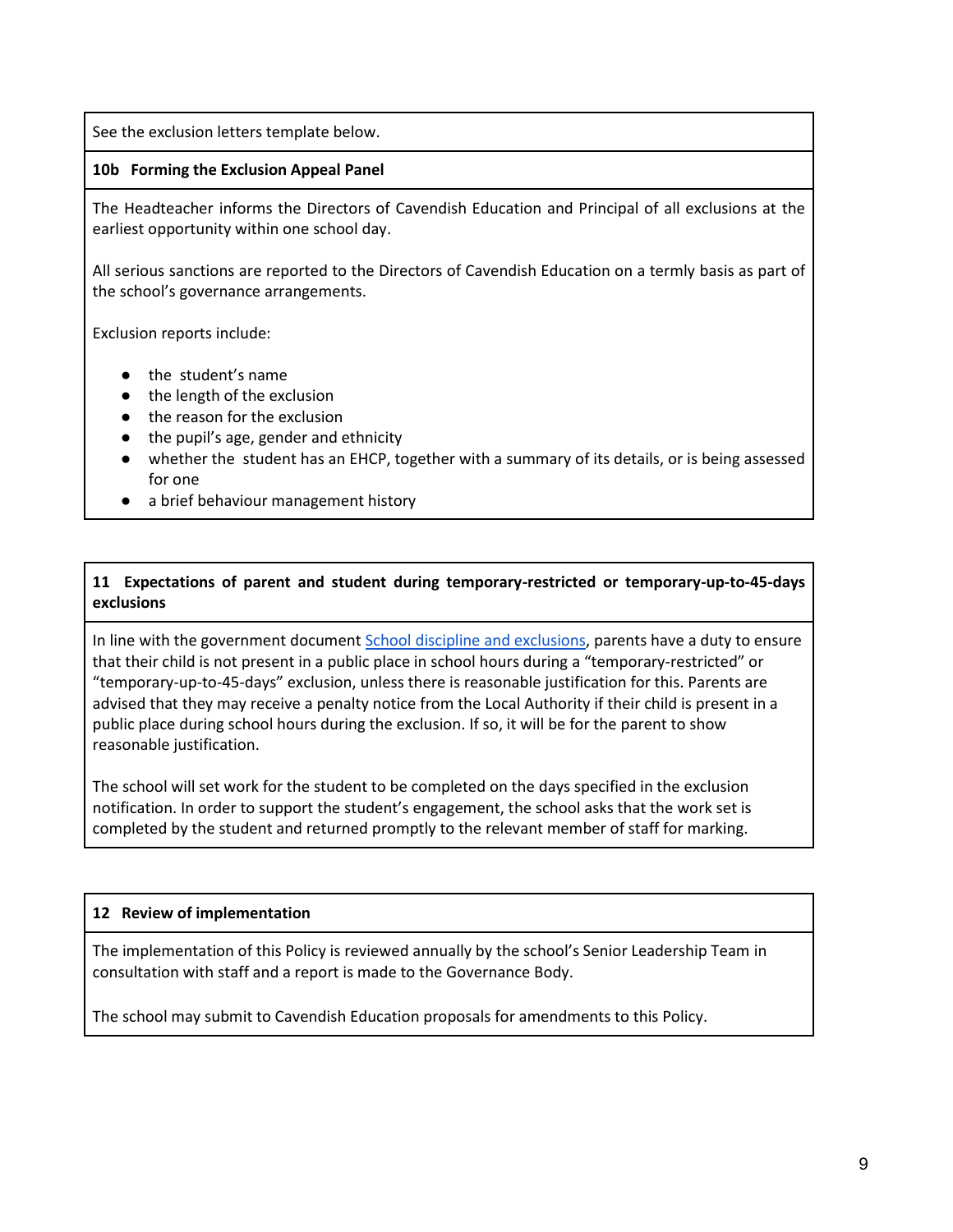# **Annex A Exclusion Letter Templates Annex A1 Temporary exclusion** Dear …………………………….. I write to confirm the decision of Ripplevale School, that ……………….. is to be temporarily excluded on DATE / from DATE to DATE. The reason for this exclusion is .... *[In the event of this exclusion bringing the accumulated exclusion period above 15 days in a twelve month period]* You are entitled to appeal this exclusion, which brings NAME's accumulated exclusion to above 15 days in a twelve month period. To appeal, you should request the appeal by writing to the Directors of Cavendish Education at [info@cavendisheducation.com,](mailto:info@cavendisheducation.com) within three calendar days of receipt of this notification of the exclusion. This right of appeal falls outside the School's Complaints Policy, and is dealt with under the Exclusions / Behaviour Policy. *[In the event of this exclusion being for more than one day]* The school will set work for ……………………… to be completed and returned promptly to the relevant member(s) of staff for marking during the notified exclusion period. You are advised that you may receive a penalty notice from the Local Authority if your child is present in a public place during school hours during the exclusion; if so, it will be for you to show reasonable justification. A reintegration meeting has been scheduled for TIME on DATE with STAFF NAME. You are invited to join that meeting, but it is not essential if you are unable to attend. On their return to school, NAME will be expected to attend Ripplevale School. This exclusion is a matter of regret for everyone involved. We want it to be a positive learning experience for **NAME**, which we will discuss further when we meet.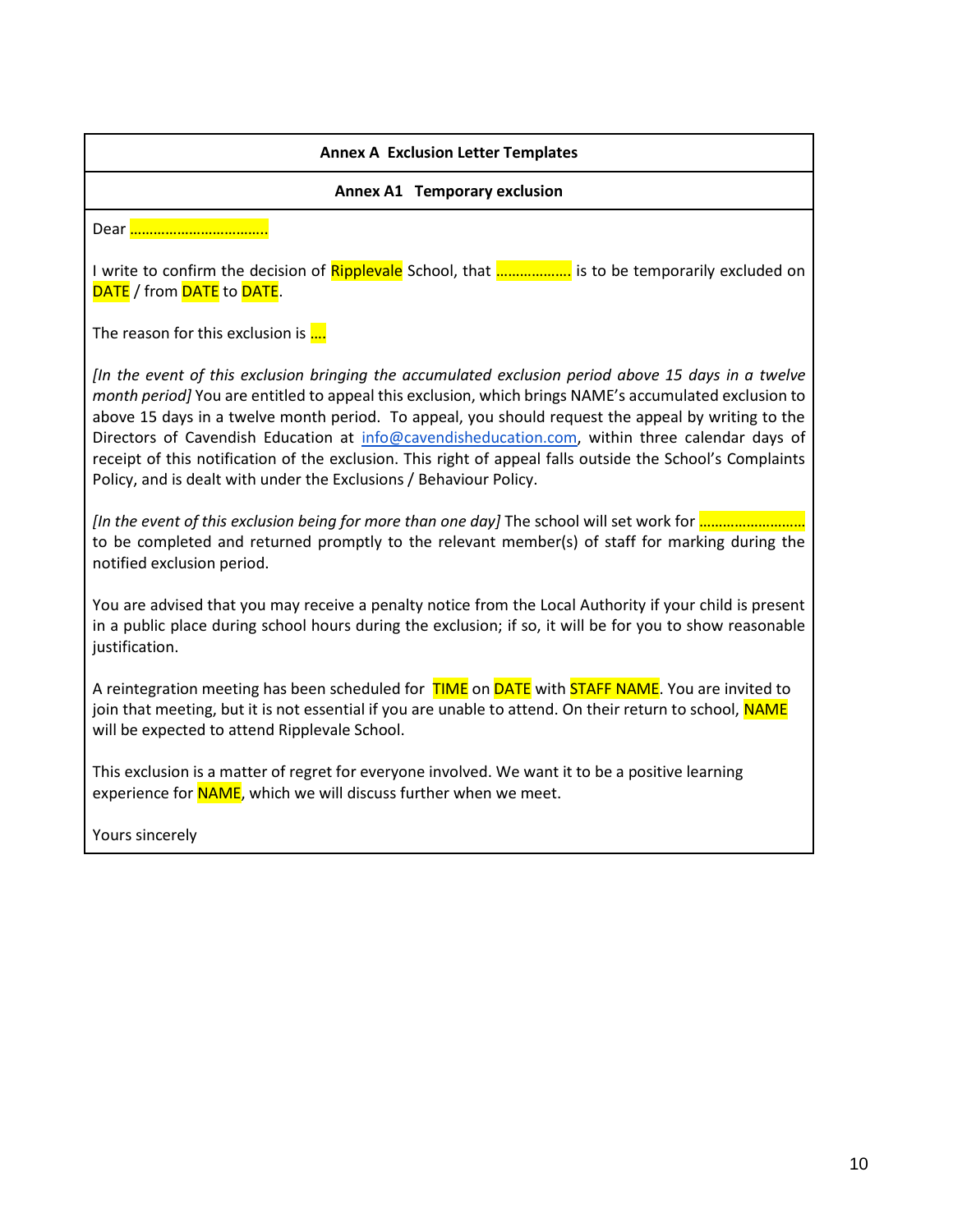# **Annex A Exclusion Letter Templates**

# **A2 "Temporary-up-to-45-days" exclusion because an EAR is due**

Dear <u>……………………</u>

I write to confirm the decision of Ripplevale School, that **NAME** is to be excluded with effect from **DATE**; because an Emergency Annual Review has been requested at which their school place is being reviewed. We are unable to provide a specific end date to the exclusion, which will be ended at the earliest practicable date, but in any event no later than DATE *[this date to be at the maximum of 45 school days' exclusion in a twelve month period]*.

As soon as the Emergency Annual Review has been completed, we shall be directly in touch to confirm with you what the next steps for NAME will be, and shall take the matter forward as efficiently as possible.

This exclusion is because …………………………………….

The school will set work for NAME during the period of exclusion, to be completed and returned promptly to the relevant member(s) of staff for marking.

You are advised that you may receive a penalty notice from the Local Authority if your child is present in a public place during school hours during the exclusion; if so, it will be for you to show reasonable justification.

You are also advised that you have the right of appeal against exclusion when an exclusion reaches 15 days, in this case on **DATE**. If you choose to do so, please write to the Directors of Cavendish Education within three calendar days, by **DATE**, at **email address**, setting out the grounds of your appeal. The appeal, which may or may not result in this exclusion decision being upheld, will be heard in accordance with the Exclusions Policy. This right of appeal falls outside the school's Complaints Policy, and is dealt with under the Exclusions / Behaviour Policy.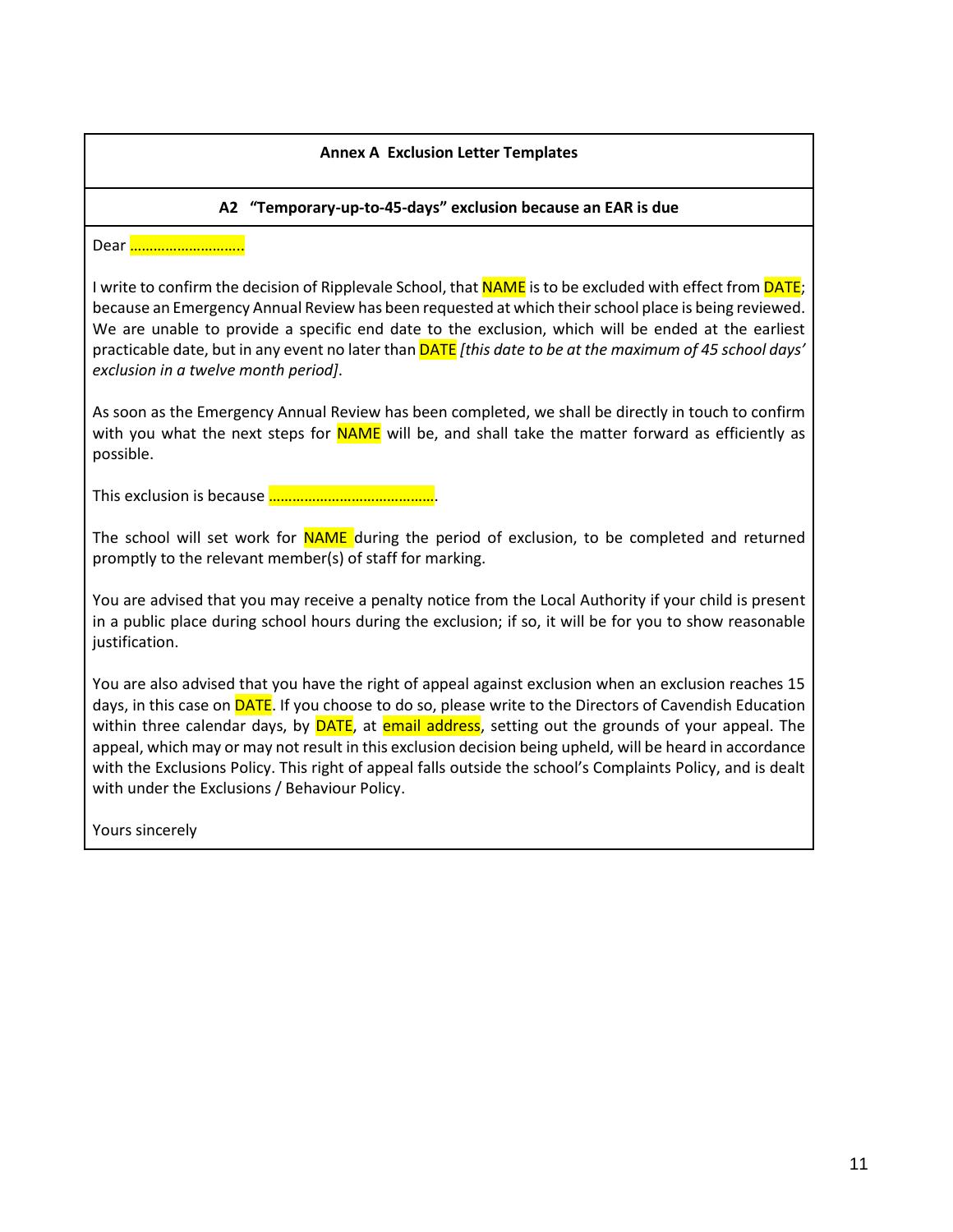# **Annex A Exclusion Letter Templates**

# **A3 "Temporary-up-to-45-days" exclusion because of further fact-finding exercises**

Dear <mark>………………………</mark>

I write to confirm the decision of Ripplevale School, that NAME is to be excluded with effect from **DATE**. Because further fact-finding exercises [by…………………..] are imminent or under way, we are unable to provide a specific end date to the exclusion, which will be ended at the earliest practicable date, but in any event no later than DATE *[this date to be at the maximum of 45 days' exclusion in a twelve month period]*.

As soon as the progression of the fact-finding exercises enables us to, we shall be in touch to let you know what the next steps for **NAME** will be, and shall take the matter forward as efficiently as possible.

This exclusion is because………………………………..

The School will set work for **NAME** during the period of exclusion, to be completed and returned promptly to the relevant member(s) of staff for marking.

You are advised that you may receive a penalty notice from the Local Authority if your child is present in a public place during school hours during the exclusion; if so, it will be for you to show reasonable justification.

You are also advised that you have the right of appeal against exclusion when an exclusion reaches 15 days, in this case on **DATE**. If you choose to do so, please write within three calendar days, by **DATE**, to NAME at email address, setting out the grounds of your appeal. The appeal, which may or may not result in this exclusion decision being upheld, will be heard in accordance with the Exclusions Policy. This right of appeal falls outside the school's Complaints Policy, and is dealt with under the Exclusions / Behaviour Policy.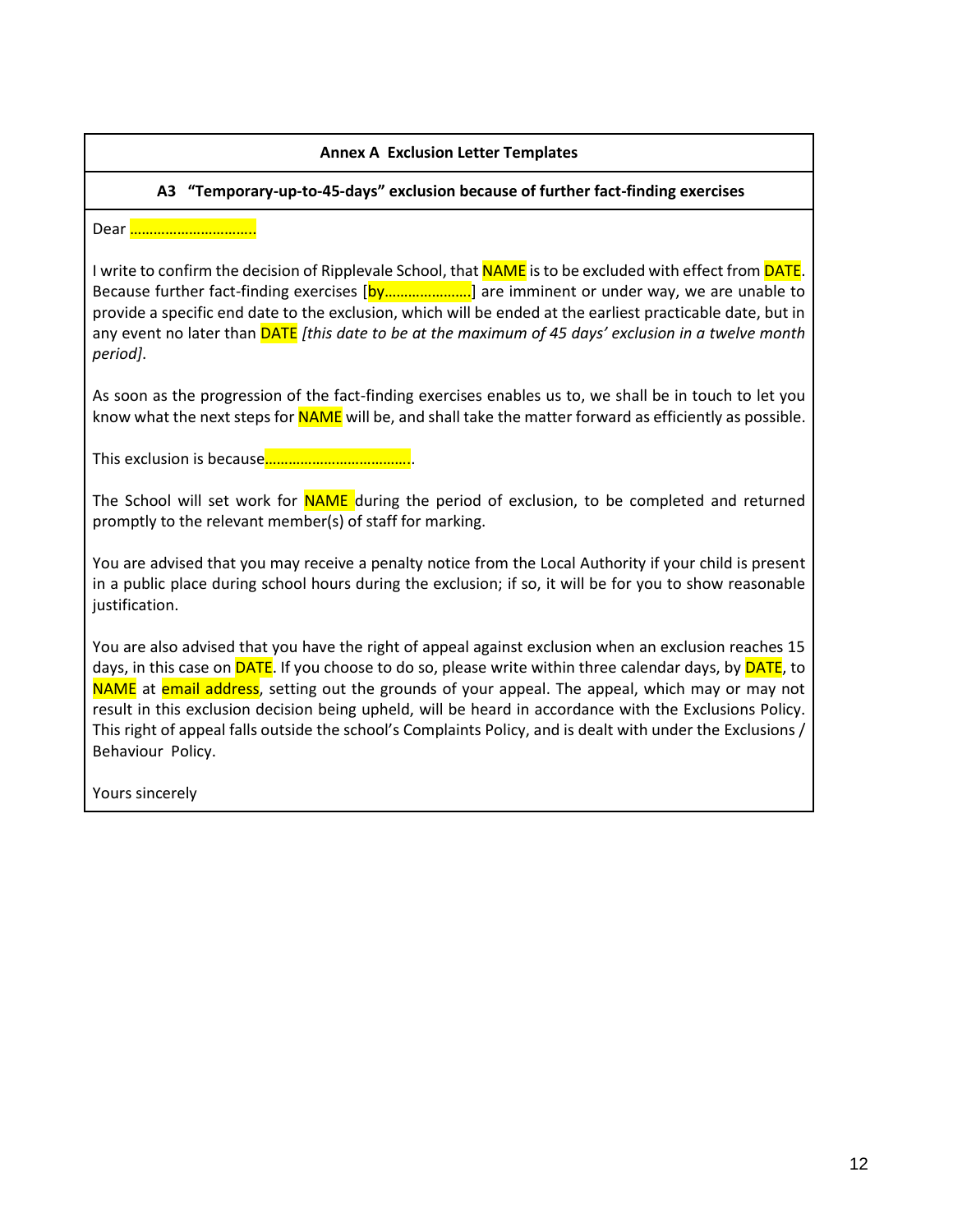| <b>Annex A Exclusion Letter Templates</b>                                                                                                                                                                                                                                                                                                          |  |
|----------------------------------------------------------------------------------------------------------------------------------------------------------------------------------------------------------------------------------------------------------------------------------------------------------------------------------------------------|--|
| A4 "Temporary-up-to-45-days" exclusion during consideration of the place on the School roll                                                                                                                                                                                                                                                        |  |
| Dear                                                                                                                                                                                                                                                                                                                                               |  |
| I write to confirm the decision of Ripplevale School, that <b>NAME</b> is to be excluded with effect from <b>DATE</b> .                                                                                                                                                                                                                            |  |
|                                                                                                                                                                                                                                                                                                                                                    |  |
| As you have been informed, we are reviewing NAME's place at Ripplevale School. This means that we<br>are unable to provide a specific end date to this exclusion, which will be ended at the earliest practicable<br>date, but in any event no later than DATE [this date to be at the maximum of 45 days' exclusion in a<br>twelve month period]. |  |
| You are advised that you may receive a penalty notice from the Local Authority if your child is present<br>in a public place during school hours during the exclusion; if so, it will be for you to show reasonable<br>justification.                                                                                                              |  |
| The school will set work for NAME during the period of exclusion, to be completed and returned<br>promptly to the relevant member(s) of staff for marking.                                                                                                                                                                                         |  |
| You and NAME are invited to a meeting with me at PLACE on DATE at TIME, where we can discuss<br>NAME's situation in detail, in order to help reach a decision about the continuation of their place on the<br>school roll.                                                                                                                         |  |
| Yours sincerely                                                                                                                                                                                                                                                                                                                                    |  |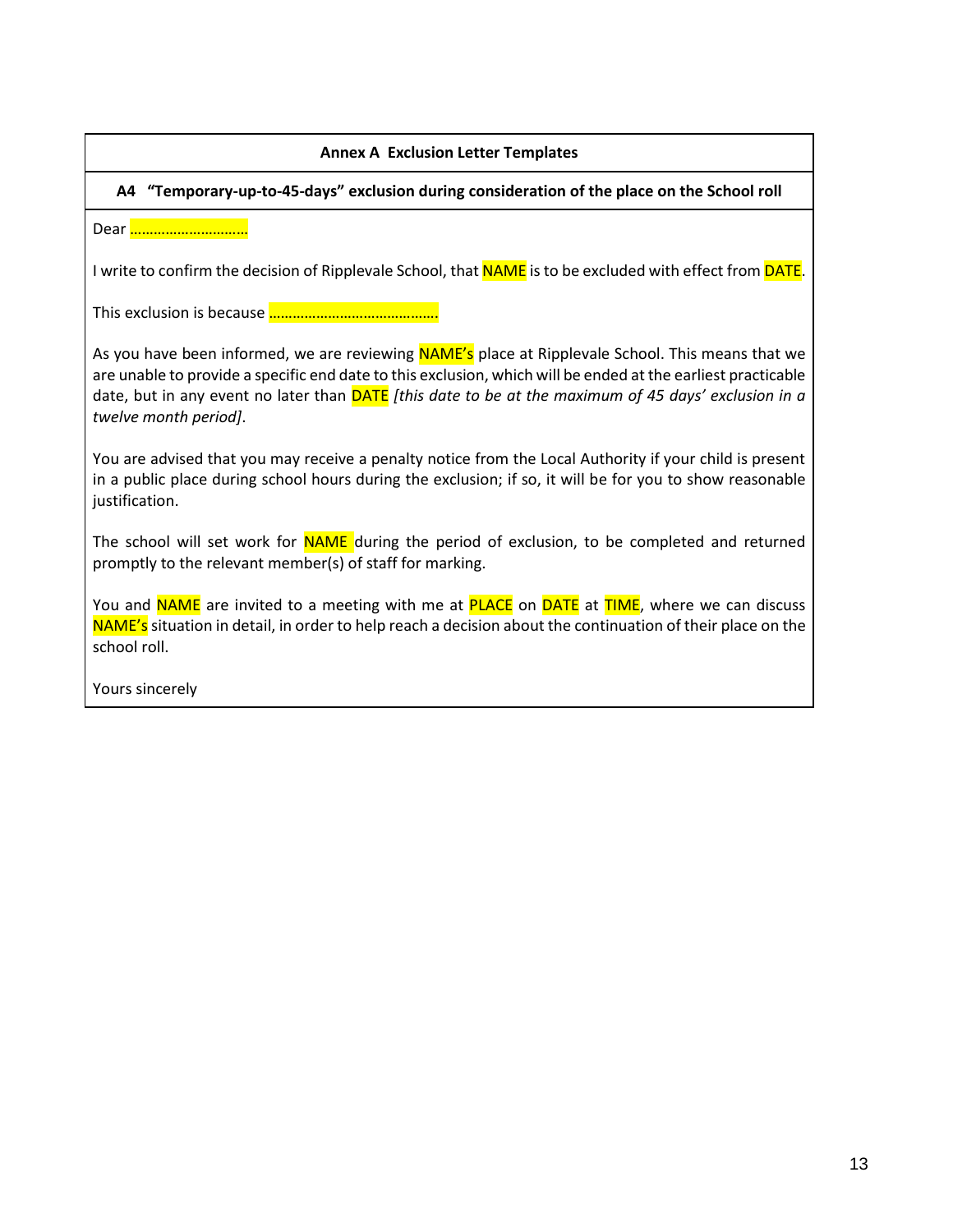## **Annex A Exclusion Letter Templates**

#### **A5 Permanent exclusion following a "temporary-up-to-45-days" exclusion and due deliberation**

Dear …………………………..

Having deliberated following our meeting at PLACE on DATE, I write to confirm the decision of Ripplevale School, that **NAME** is to be permanently excluded.

You have the right to appeal this decision. If you choose to do so, please write within three calendar days to the Directors of Cavendish Education a[t info@cavendisheducation.com,](mailto:info@cavendisheducation.com) setting out the grounds of your appeal. The appeal, which may or may not result in this exclusion decision being upheld, will be heard in accordance with the Exclusions Policy.

NAME will remain on the school roll until the appeal process has been completed. The school will set work for NAME during this time, to be completed and returned promptly to the relevant member(s) of staff for marking.

Should you choose not to appeal, or in the event of the permanent exclusion being upheld by the appeal, the school will use its best endeavours to advise and assist you in finding alternative schooling for NAME, seeking to minimise the impact on their educational progress if you so wish.

You are advised that you may receive a penalty notice from the Local Authority if your child is present in a public place during school hours while NAME remains on the RipplevaleSchool roll; if so, it will be for you to show reasonable justification.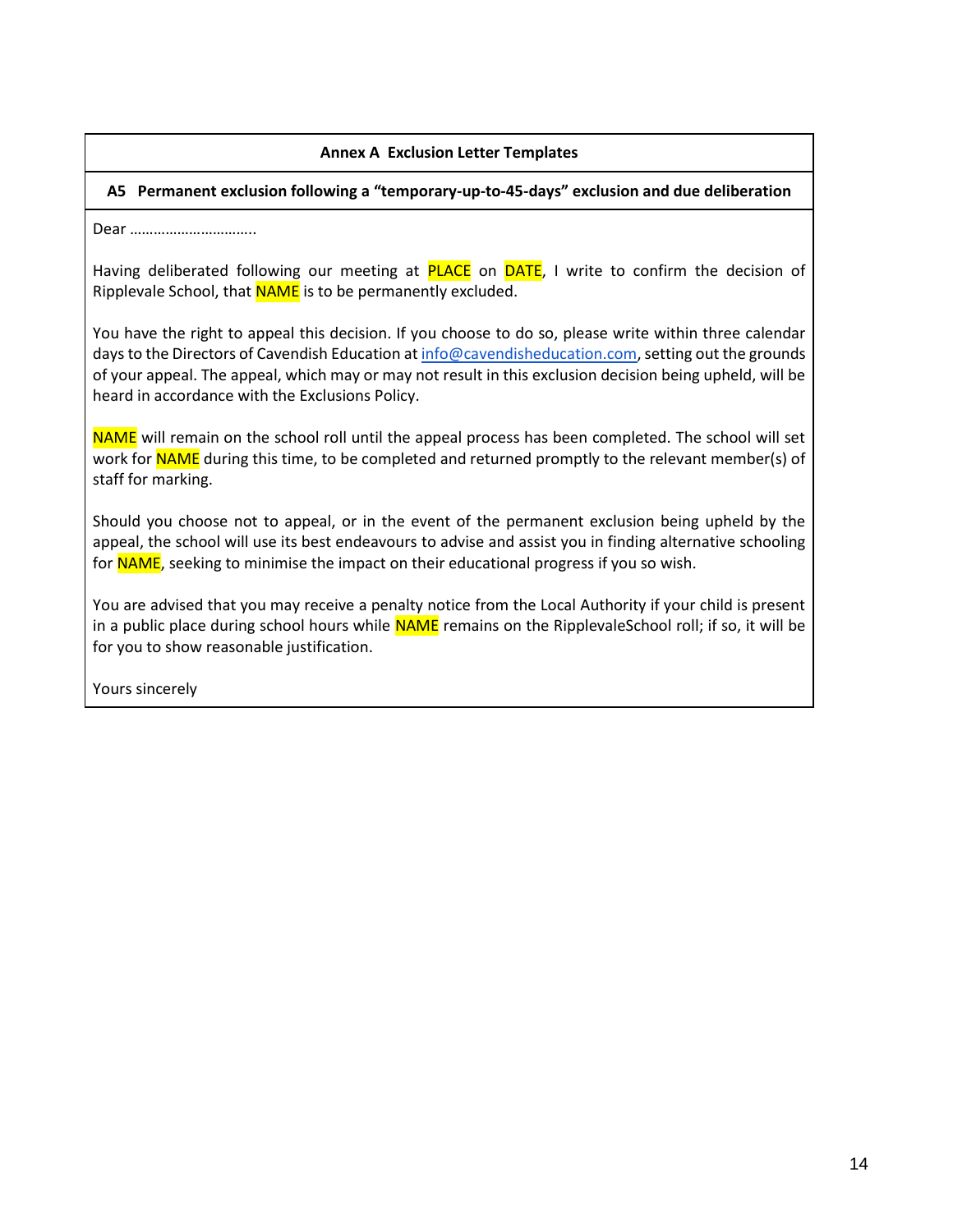# **Annex B POTENTIAL PERMANENT EXCLUSIONS**

# **Summary Procedure for parents, in the event of a student's "temporary-up-to-45-days" exclusion because of a prospective permanent exclusion**

The decision to consider moving towards the permanent exclusion of a student or the request for their withdrawal is never taken lightly, and is always set in the context of the situation of the student involved and their family, other students and their families, the staff (teaching and non-teaching) staff and the wider community.

Before this decision is made, the school will endeavour if and when possible to explore other appropriate alternatives. This takes place in response to serious, repeated or persistent breach(es) of the school's expected standard(s) of behaviour. The aim of the School is to act in a way that respects the dignity of those involved.

If, in the Headteacher's opinion, there is a prospect of a student's permanent exclusion, the Headteacher or another member of staff acting on their behalf will promptly contact the parent(s) to discuss their concerns, together with any actions they are either required to take or feel are necessary and appropriate.

The Headteacher may, if the circumstances are sufficiently serious, immediately exclude the student for either a specific restricted period or for a period-up-to-45-days [that is, an exclusion that has an end date up to an accumulated maximum of 45 days' exclusion for the individual student in a school year, the aim of which is to allow for the conclusion of fact-finding exercises or other necessary activities the length of which cannot be defined].

The purpose of the exclusion may be to allow adequate time for a full fact-finding exercise and consideration of the facts. During such exclusion, the school endeavours to make whatever arrangements are practicable to minimise the impact on the student's educational progress.

When the Headteacher is confident that the relevant facts have been ascertained, they will consider these, form a preliminary judgement after taking advice from relevant staff and / or other relevant authorities, and arrange a meeting with the student's parent(s) to acquaint them of their findings and of the possible outcome(s).

The Headteacher will take due account of parent(s)' views. They will advise them that their decision will be notified in writing, if appropriate after due consultation with a Director of Cavendish Education or their nominated deputy. The decision is nevertheless the Headteacher's, acting on behalf of the school, and not the Director's.

The Headteacher will advise the parents of the school's decision in writing.

If this involves either permanent exclusion or a requirement of the parent(s) for the student's withdrawal, the school uses its best endeavours to advise and assist parents in finding alternative schooling, seeking to minimise the impact on the student's educational progress.

At the same time the Headteacher will advise parent(s) of their right, if in disagreement with the school's decision, to appeal, in writing, to the Cavendish Education Directors, by writing to [info@cavendisheducation.com](mailto:info@cavendisheducation.com) within three working days of receipt of the exclusion decision. An appeal against an exclusion falls outside the School's Complaints Procedure. Parents should note that at the conclusion of their deliberations the Exclusion Appeal Panel may reduce, ratify or increase an exclusion sanction imposed by the Headteacher.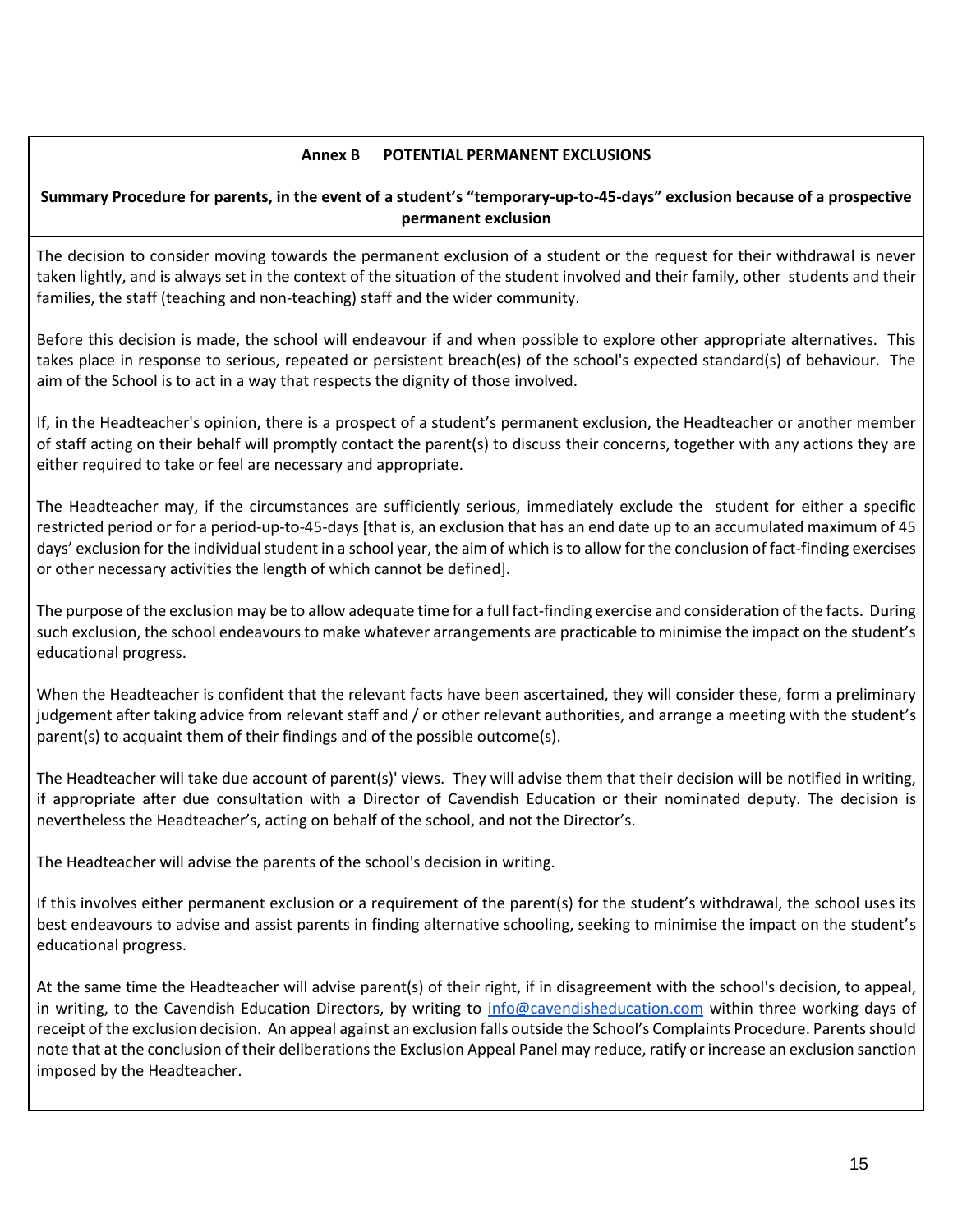On receipt of notice expressing an intention to appeal against the School's decision, the Exclusion Appeal Panel will acquaint themselves with the relevant facts. The parent(s) may make additional representations in writing to the Panel in advance of their meeting. They will take due account of the interests of the student, their parent(s), the School and any other relevant parties; if necessary, they will consult more widely before reaching a conclusion.

The conclusion of the Exclusion Appeal Panel may include:

- reinstatement of the excluded student
- confirmation of the exclusion of the student
- an increase of the excluded student's exclusion sanction

Having reached a conclusion, the Exclusion Appeal Panel will advise parent(s) in writing of their conclusion, which shall be added to the school record of the student, along with a copy of relevant documentation; such conclusion is considered final, as far as the school procedures are concerned.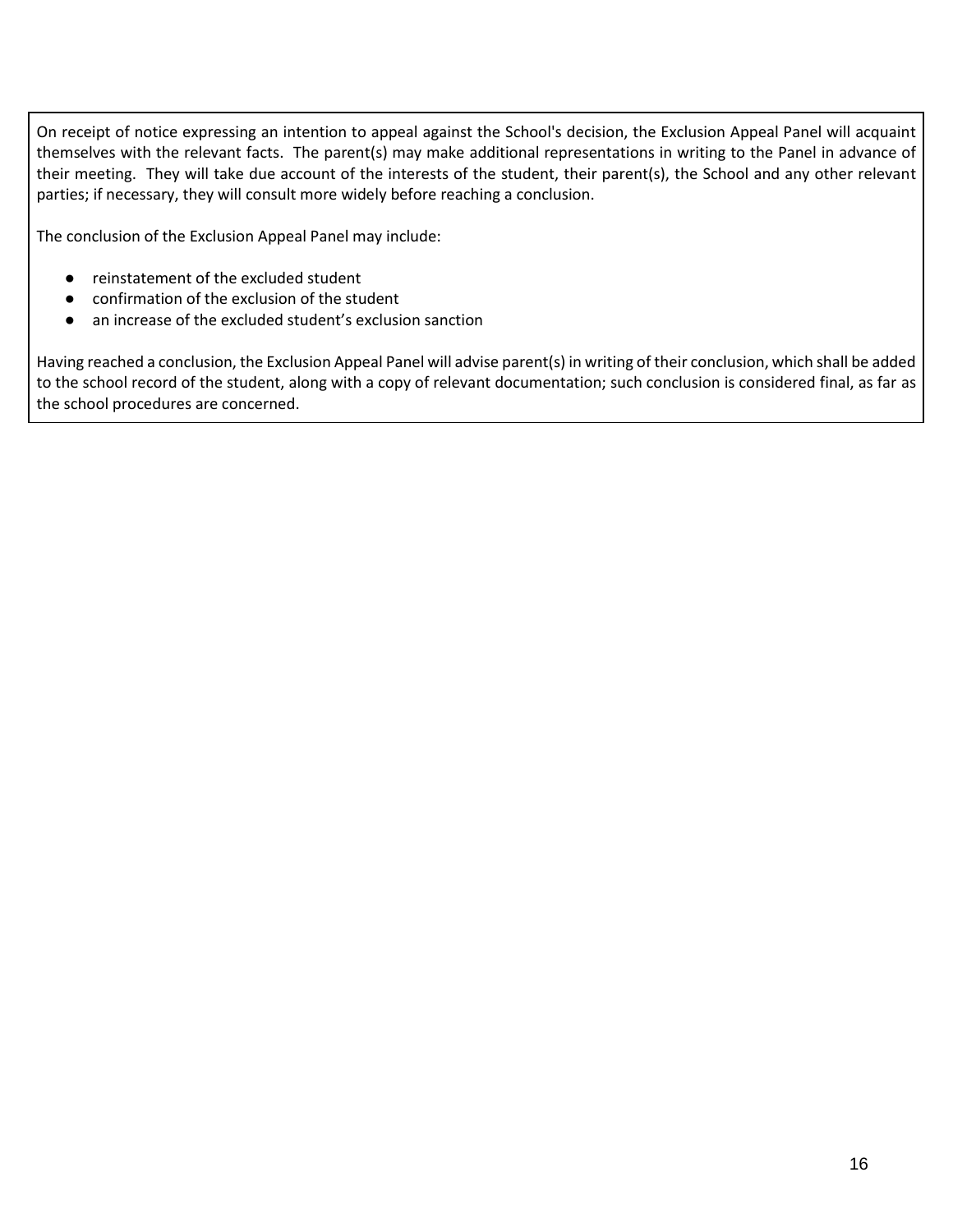# **Annex C GUIDANCE NOTES FOR THE PANEL HEARING OF EXCLUSION APPEALS**

A Director of Cavendish Education assembles an Exclusion Appeal Panel, normally comprising three members but in any event not less than two.

A member of the school's administrative department is normally the Secretary to the Exclusion Appeal Panel.

The Panel does not include a member who has been substantively part of the original exclusion decision.

On receipt of a parental request for an Appeal Hearing the Panel receives and reviews relevant documentation from the Headteacher. Prior to the Hearing the Secretary ensures that copies of such documentation are provided to the parent of the student.

A date, time and location for the Appeal Hearing is agreed with the parent of the student, normally with at least three working days' notice.

Prior to the Hearing the Secretary invites the parent to make any further representations to the Panel.

The parent may be accompanied by a companion at the Hearing, but the Panel would not expect them to be formally or legally accompanied or represented other than in exceptional circumstances and by prior agreement.

# **Procedure at the Hearing**

The Chair of the Panel shall:

- thank the parent for coming, and explain that this is an Appeal Hearing following the Headteacher's exclusion decision
- formally introduce him/herself and the other Panel members
- if applicable, note that the parent is accompanied, by whom, and in what capacity their companion is present
- advise the parent of their rights, namely:
	- to present their Appeal
	- to ask questions on matters of fact
	- to take notes
	- to consult with their companion, and
	- to request adjournments
- note that at the conclusion of their deliberations the Exclusion Appeal Panel may reduce, ratify or increase an exclusion sanction imposed by the Headteacher

## **During the Hearing**

- The Chair of the Panel shall:
	- ensure that documentation relevant to the Appeal has been copied to the parent(s)